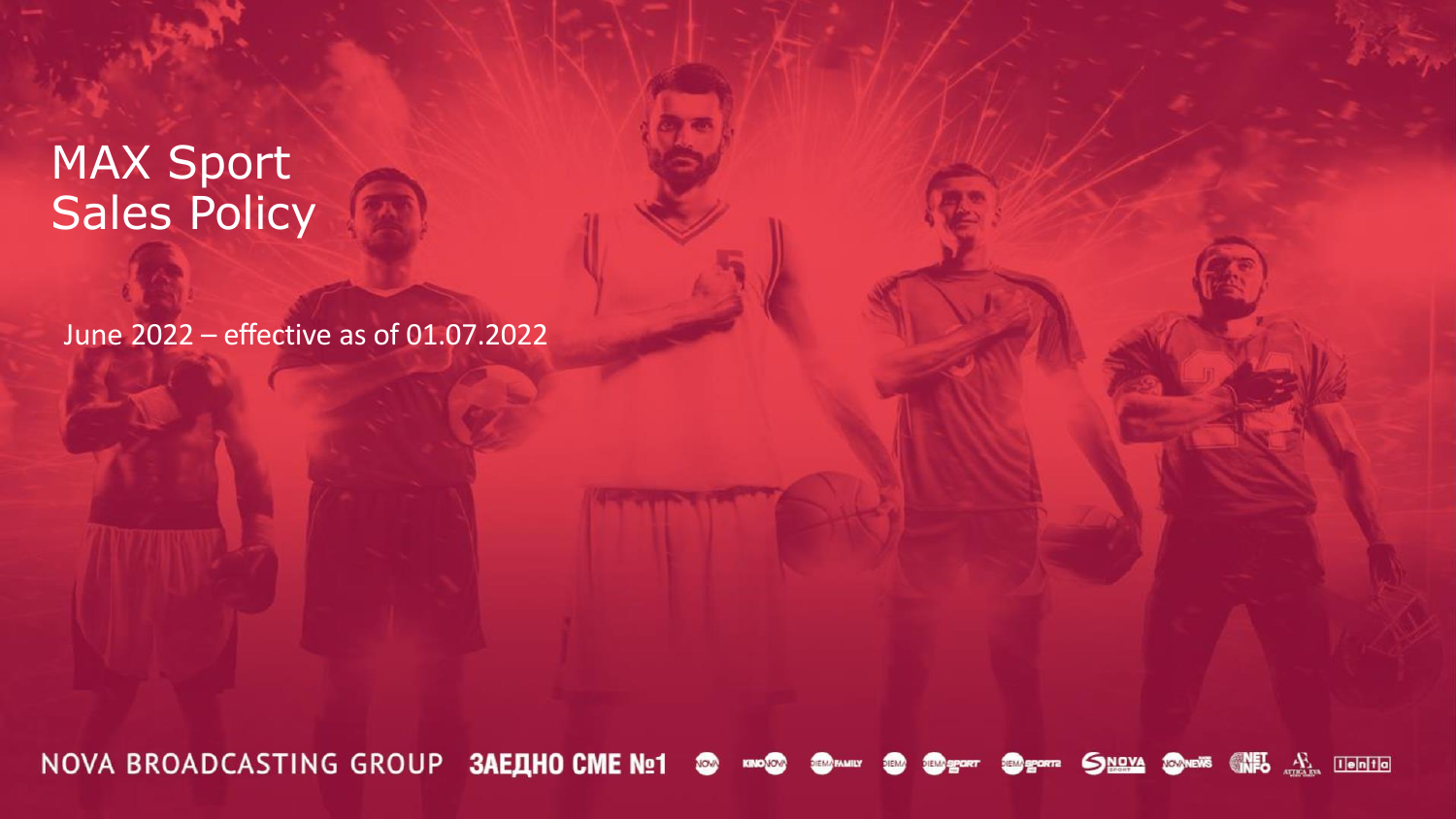# **Sport Content**



#### **Football**

**UEFA Champions League /all Tuesday games + Final/ UEFA Europe League UEFA Europe Conference League Spanish Football Championship – La Liga Italian Football Championship - Serie A Coppa Italia Coupe de France Turkish Cup Copa Libertadores / Copa Sudamericana Dutch League - Eredivisie Beach Soccer MLS (американска сокър лига) International Champion's Cup Tennis ATP World Tour 1000 Masters series ATP World Tour 500 series ATP World Tour 250 series ATP Finals ATP Next Gen ATP Cup Mubadala World Championship Motor sports MotoGP Nascar Sprint Cup FIM Speedway World Championship V8 Supercars WRC** NOVA BROADCASTING GROUP ЗАЕДНО СМЕ №1

#### **American football**

**NFL (The National Football League)** 

## **Basketball**

**National Basketball League (Bulgaria) Bulgarian Cup Bulgarian Supercup Euroleague**

**EuroCup**

**MMA & Boxing**

### **Volleyball**

**Volleyball Nations League (Men and Women) CEV European Championships (Men & Women) FIVB Women's World Championships FIVB Club World Championships FIVB Men's World Championship FIVB World Cup**

**UFC Frank Warren Boxing Cage Warriors**

### **Golf**

**PGA European Tour The Open Championship US Open Championship PGA Championship**

### **Hockey**

**National Hockey League - NHL**

### **Athletics**

**Diamond League**

## **TV programs (proposal can be prepared upon request)**

**"Pred Stadiona" / "Break point" / "Skorost na MAX" / "Calcio Mania" / "La Liga dnevnik" / "Sporna topka"** 

SNOVA **EDNEWS** NET  $\mathcal{F}$ **MEM** SPORTS лента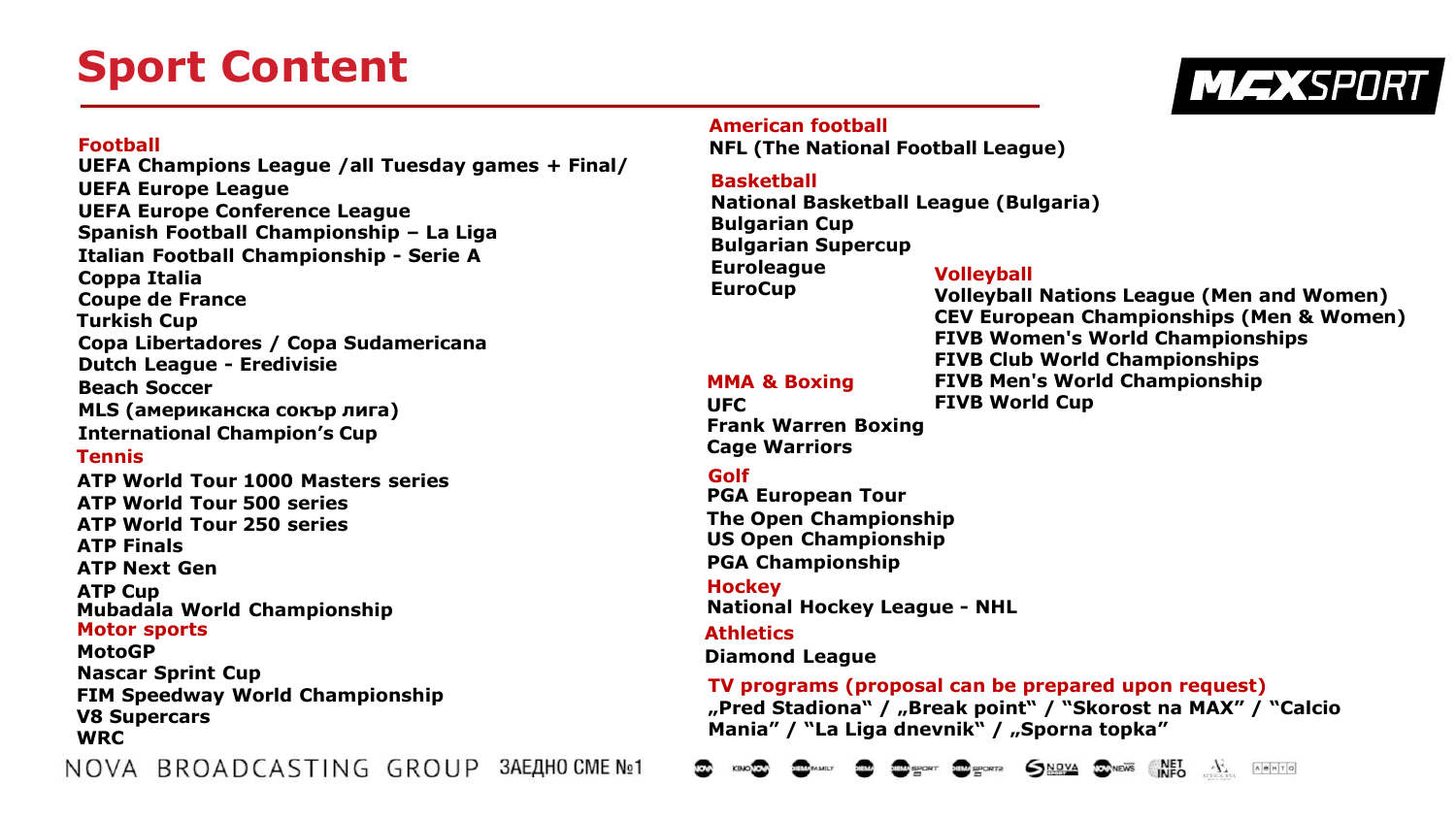## **Rate Card season 2022/2023**

| <b>UEFA Champions League playoffs and group stage</b>         | <b>BGN 3 550</b>  |
|---------------------------------------------------------------|-------------------|
| <b>UEFA Champions League playoffs and group stage BG team</b> | <b>BGN 13 350</b> |
| <b>UEFA Champions League playoffs and group stage studio</b>  | <b>BGN 750</b>    |
| UEFA Champions League playoffs and group stage studio BG team | <b>BGN 2 950</b>  |
| <b>UEFA Champions League Last 16</b>                          | <b>BGN 8 050</b>  |
| <b>UEFA Champions League Last 16 studio</b>                   | <b>BGN 1 350</b>  |
| <b>UEFA Champions League Quarterfinals</b>                    | <b>BGN 9 800</b>  |
| <b>UEFA Champions League Quarterfinals studio</b>             | <b>BGN 2 100</b>  |
| <b>UEFA Champions League Semifinals</b>                       | <b>BGN 11 650</b> |
| <b>UEFA Champions League Semifinals studio</b>                | <b>BGN 2 500</b>  |
| <b>UEFA Champions League Final</b>                            | <b>BGN 13 350</b> |
| <b>UEFA Champion League Final studio</b>                      | <b>BGN 2 900</b>  |
| La Liga / Spanish football/                                   | <b>BGN 1780</b>   |
| <b>Serie A / Italian football/</b>                            | <b>BGN 1 450</b>  |
| <b>Coupe de France</b>                                        | <b>BGN 1 210</b>  |
| <b>Turkish Cup</b>                                            | <b>BGN 1 210</b>  |
| <b>Copa Libertadores</b>                                      | <b>BGN 880</b>    |
| <b>Copa Sudamericana</b>                                      | <b>BGN 610</b>    |
| <b>Eredivisie &amp; other football tournaments</b>            | <b>BGN 610</b>    |
| <b>Tennis tournaments</b>                                     | <b>BGN 390</b>    |
| Tennis tournaments with Bulgarian participation               | <b>BGN 660</b>    |
| <b>Motor sports</b>                                           | <b>BGN 280</b>    |
| <b>MMA*</b>                                                   | <b>BGN 210</b>    |
| Volleyball*                                                   | <b>BGN 160</b>    |
| <b>Basketball</b>                                             | <b>BGN 120</b>    |
| Golf                                                          | <b>BGN 80</b>     |
| <b>Hockey on ice</b>                                          | <b>BGN 80</b>     |
| $\sim$ $\cdot$ $\cdot$                                        |                   |

In case of purchasing the broadcasting rights for championships/events different from the listed above, the corresponding conditions will be further added in the present Rate Card.

**MEXSPORT** 

All indicated prices are for 30-second (thirty-second) spots in BGN, VAT excluded.

For advertising spots with length different from 30 (thirty) seconds, spot length coefficients according to Nova Broadcasting Group's rate card shall be applied.

Advertising spots in the channels MAX Sport 1, MAX Sport 2, MAX Sport 3 and MAX Sport 4 are without guaranteed audience reach.

Some of the sports events are subject to specific requirements/limitations for sponsorship and advertising of certain products and services, according to the contracted conditions with the respective licensors.

Gross price for sponsorship (2 х 7 sec sponsorship tags) is equal to the gross prices of 30-second (thirty-second) spot in the respective championship/race, whereas the availability of sponsorship in any championship/race must be confirmed additionally by the respective licensor.

The present rate card is a subject to change with a 30 days notice.

*\* In case of Bulgarian participation in any of the tournaments, the indicated price may be indexed*

NOVA BROADCASTING GROUP 3AEAHOCMENΩ1

#### $\mathcal{F}$ NOVA **JOUNEWS**  $\land$   $\theta$   $\mid$   $\mid$   $\mid$   $\mid$   $\mid$   $\mid$   $\mid$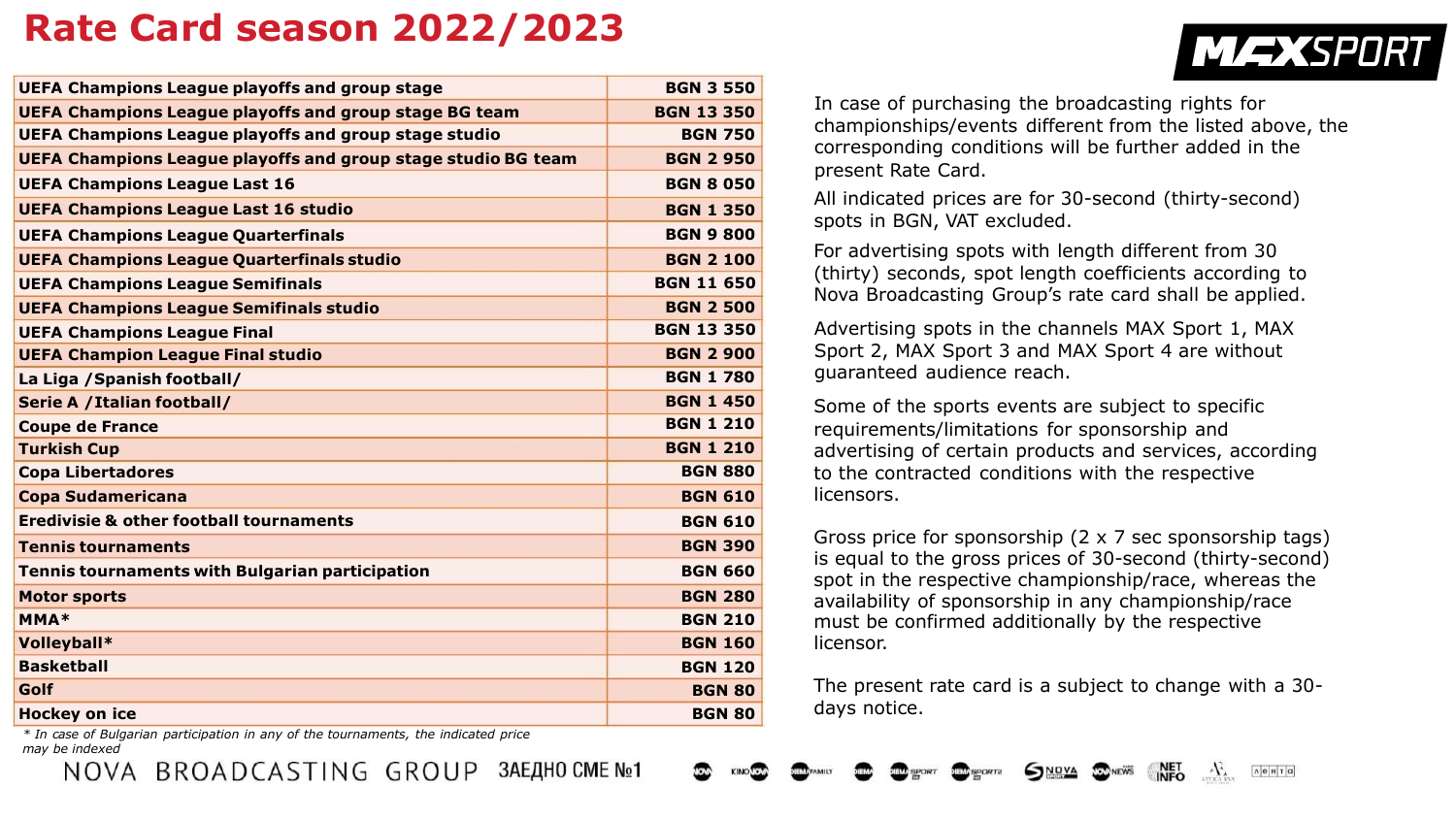## **Rate Card season 2022/2023**

| <b>2 450 BGN</b><br><b>11 110 BGN</b><br><b>550 BGN</b><br>2 640 BGN |
|----------------------------------------------------------------------|
|                                                                      |
|                                                                      |
|                                                                      |
|                                                                      |
| <b>5 300 BGN</b>                                                     |
| <b>770 BGN</b>                                                       |
| 6 700 BGN                                                            |
| <b>1 100 BGN</b>                                                     |
| <b>8 350 BGN</b>                                                     |
| <b>1870 BGN</b>                                                      |
| <b>10 150 BGN</b>                                                    |
| <b>2 260 BGN</b>                                                     |
| <b>11 650 BGN</b>                                                    |
| 2 684 BGN                                                            |
| <b>1210 BGN</b>                                                      |
|                                                                      |

*\* In case of Bulgarian participation in any of the tournaments, the indicated price may be indexed.*

All indicated prices are for 30-second (thirty-second) spots in BGN, VAT excluded.

For advertising spots with length different from 30 (thirty) seconds, spot length coefficients according to Nova Broadcasting Group's rate card shall be applied.

Advertising spots in the channels MAX Sport 1, MAX Sport 2, MAX Sport 3 and MAX Sport 4 are without guaranteed audience reach.

Some of the sports events are subject to specific requirements/limitations for sponsorship and advertising of certain products and services, according to the contracted conditions with the respective licensors.

Gross price for sponsorship (2 х 7 sec sponsorship tags) is equal to the gross prices of 30-second (thirty-second) spot in the respective championship/race, whereas the availability of sponsorship in any championship/race must be confirmed additionally by the respective licensor.

The present rate card is a subject to change with a 30 days notice.



**MEXSPORT**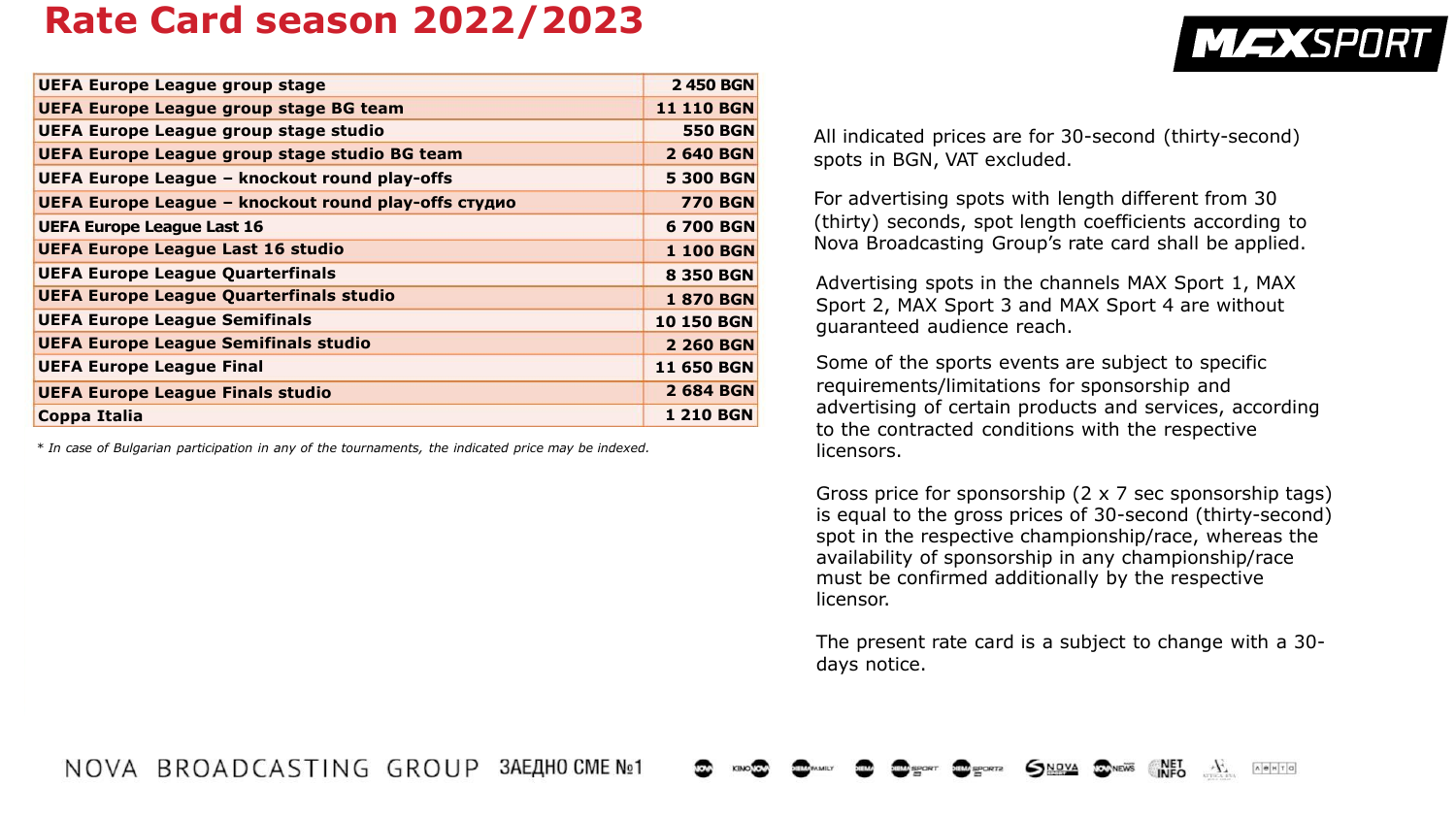## **Rate Card season 2022/2023**

| <b>UEFA Europe Conference League group stage</b>                | <b>1 900 BGN</b>  |
|-----------------------------------------------------------------|-------------------|
| <b>UEFA Europe Conference League group stage BG team</b>        | <b>10 550 BGN</b> |
| UEFA Europe Conference League group stage studio                | <b>440 BGN</b>    |
| <b>UEFA Europe Conference League group stage studio BG team</b> | <b>2 420 BGN</b>  |
| UEFA Europe Conference League - knockout round play-offs        | <b>4750 BGN</b>   |
| UEFA Europe Conference League - knockout round play-offs студио | <b>660 BGN</b>    |
| <b>UEFA Europe Conference League Last 16</b>                    | <b>6 150 BGN</b>  |
| UEFA Europe Conference League Last 16 studio                    | <b>880 BGN</b>    |
| <b>UEFA Europe Conference League Quarterfinals</b>              | <b>7 850 BGN</b>  |
| <b>UEFA Europe Conference League Quarterfinals studio</b>       | <b>1 650 BGN</b>  |
| <b>UEFA Europe Conference League Semifinals</b>                 | <b>9 600 BGN</b>  |
| <b>UEFA Europe Conference League Semifinals studio</b>          | <b>2040 BGN</b>   |
| <b>UEFA Europe Conference League Final</b>                      | <b>11 110 BGN</b> |
| <b>UEFA Europe Conference League Final studio</b>               | 2 465 BGN         |
| NFL - regular season games                                      | <b>500 BGN</b>    |
| $NFL$ – play-off games                                          | <b>800 BGN</b>    |
| <b>NFL - Superbowl</b>                                          | <b>1 100 BGN</b>  |

*\* In case of Bulgarian participation in any of the tournaments, the indicated price may be indexed.*

All indicated prices are for 30-second (thirty-second) spots in BGN, VAT excluded.

**MEXSPORT** 

For advertising spots with length different from 30 (thirty) seconds, spot length coefficients according to Nova Broadcasting Group's rate card shall be applied.

Advertising spots in the channels MAX Sport 1, MAX Sport 2, MAX Sport 3 and MAX Sport 4 are without guaranteed audience reach.

Some of the sports events are subject to specific requirements/limitations for sponsorship and advertising of certain products and services, according to the contracted conditions with the respective licensors.

Gross price for sponsorship (2 х 7 sec sponsorship tags) is equal to the gross prices of 30-second (thirty-second) spot in the respective championship/race, whereas the availability of sponsorship in any championship/race must be confirmed additionally by the respective licensor.

The present rate card is a subject to change with a 30 days notice.

 $\mathcal{F}$ 

лента

NOVA BROADCASTING GROUP 3AEAHO CME No1